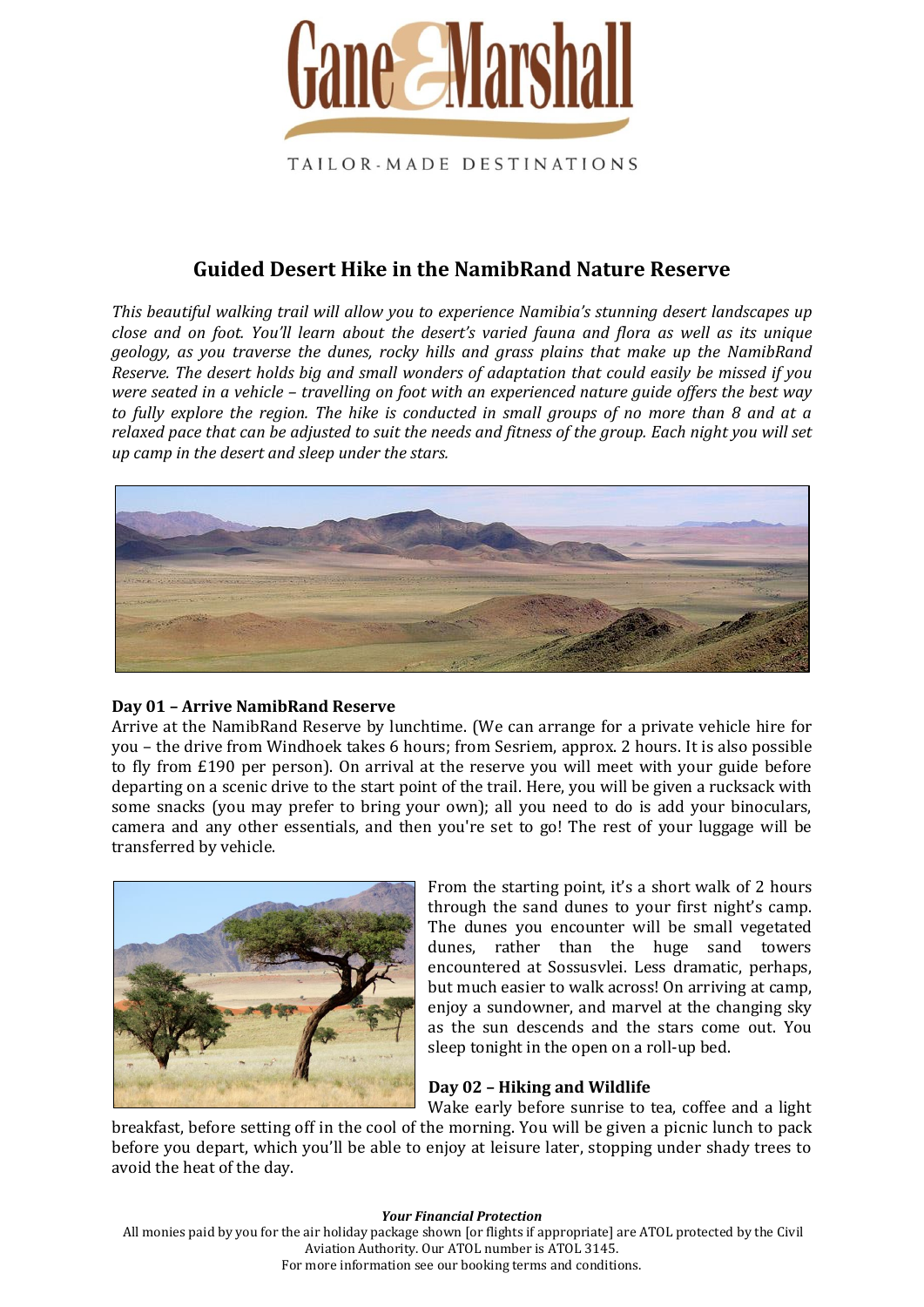

During the course of today's walk your guide will be able to explain to you many of the fascinating aspects of the Namib, such as how the desert flora survives in this harsh environment by tapping underground water sources, and how insect life, which is prolific, has adapted to the harsh environment.

Birding is very good and you may be lucky enough to spot one of the Namib's endemics, such as the Dune Lark. Larger animals you may encounter include Oryx, Ostrich, and Desert Fox.



The "morning news", as written in the sand of the dunes, is always fascinating and with some luck – and your guide's trained eyes – you may spot some of the desert specials, such as the Golden Mole, Dancing White Lady, Barking Gecko, and the Flightless Wasp to name a few. You spend a good part of the morning on the high dunes, before descending the other side to a dry riverbed.



As midday approaches you'll stop at a shady spot for a picnic lunch. There is plenty of time to relax, have a siesta and reflect on all that you have seen. As the heat recedes you proceed on over the dunes towards your second overnight spot. The scene in front of you is an endless sea of dunes and "fairy circles" with a backdrop of magnificent mountain scenery. Photography is spectacular as the shadows on the dunes create an ever-changing palette of colours as sunset approaches. Upon arrival at camp, a delicious dinner is served to mark the end of a long day. The sound of Barking Geckoes, the occasional

cry of a Hyena, the hoohoo of Spotted Eagle Owls, and more likely than not, tranquil silence, accompanies you through the night.

Walking time: Morning:  $4 - 4.5$  hrs / Afternoon:  $2 - 2.5$  hrs, sleeping out in the open on stretcher beds (BLD)

### **Day 03 - Homeward**

Wake shortly before sunrise. Enjoy a coffee and a cooked breakfast, before setting off through the dune field. The soft, rolling dunes are interspersed by camel thorn trees, which provide welcome shade and an invitation to rest. Today's walk is easy and you can expect to arrive at the farmhouse at approximately 10:30am.

Later this morning, you'll have the option to visit the Namib Desert Environmental Education Trust (NaDEET) - a non-profit, donor sponsored trust, which aims at educating and empowering Namibians to live sustainably.





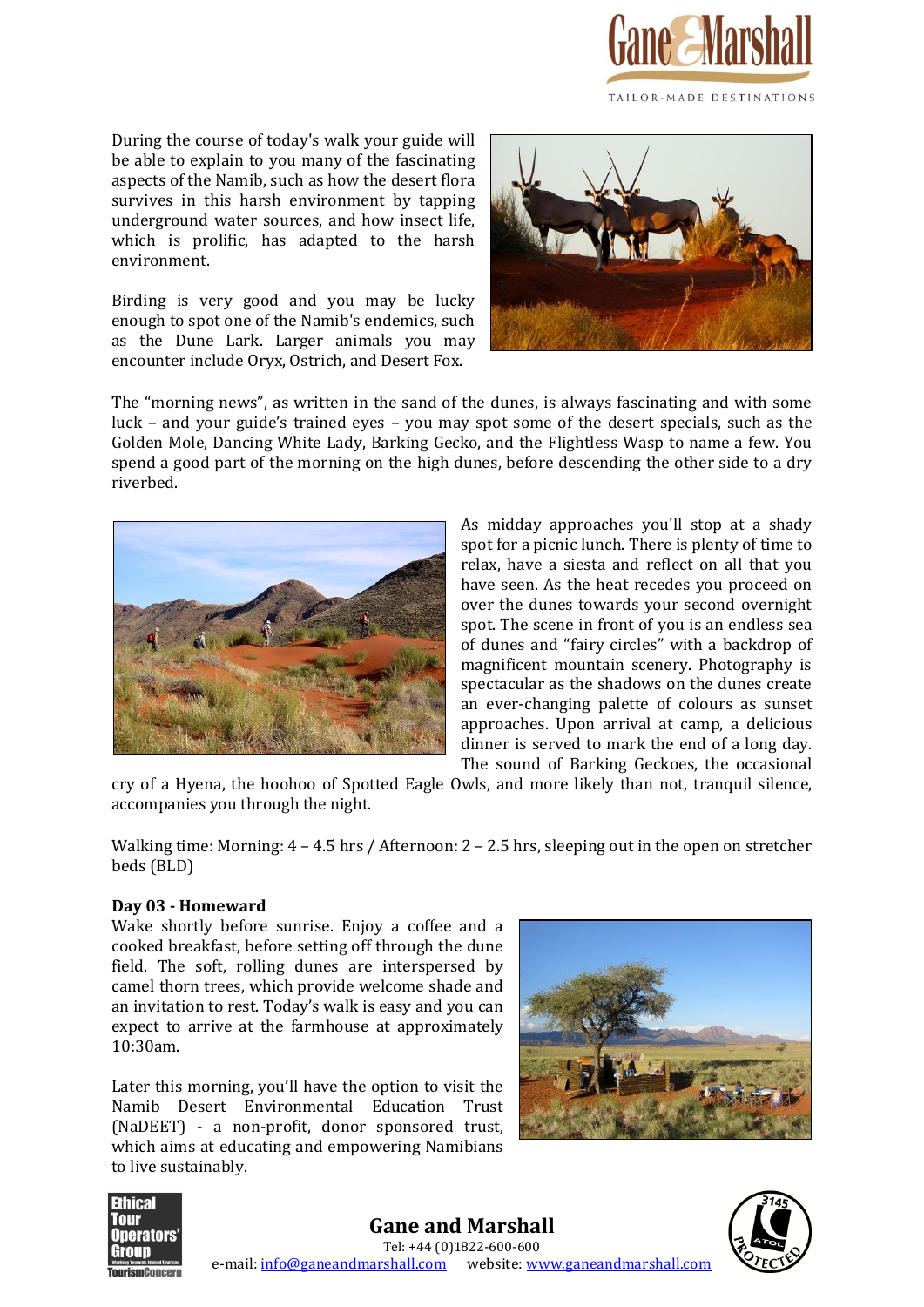

Your desert hiking tour ends at the farmhouse. Unless you are on a self-drive tour, onward transfer to your next destination is at additional cost.

Walking time: Morning: 3 – 3.5 hrs (B)



**NB**. Sometimes this itinerary will be reversed, so that the same landscapes can be seen at different times of the day. This is at the operator's discretion.

This trip is 'hiking with style'! Although you will be in the middle of pristine nature, you can look forward to luxuries such as sundowners, 3 course dinners and meals out in the dunes, sleeping out under the stars, hot bucket shower and a toilet with splendid vistas. The back-up team do all the chores so you can relax and enjoy yourself.

Walking in a small group of 2 - 8 guests creates a unique experience. You will receive personal attention, and will have the space and time to fully appreciate the vast and serene calmness of the desert.



#### **NamibRand Nature Reserve:**

The NamibRand Nature Reserve is a model for private conservation and low-impact tourism. The reserve integrates a number of former livestock farms into one huge protected area where wildlife can once again roam free. Comprising of more than 170.000 hectares the biodiversity is



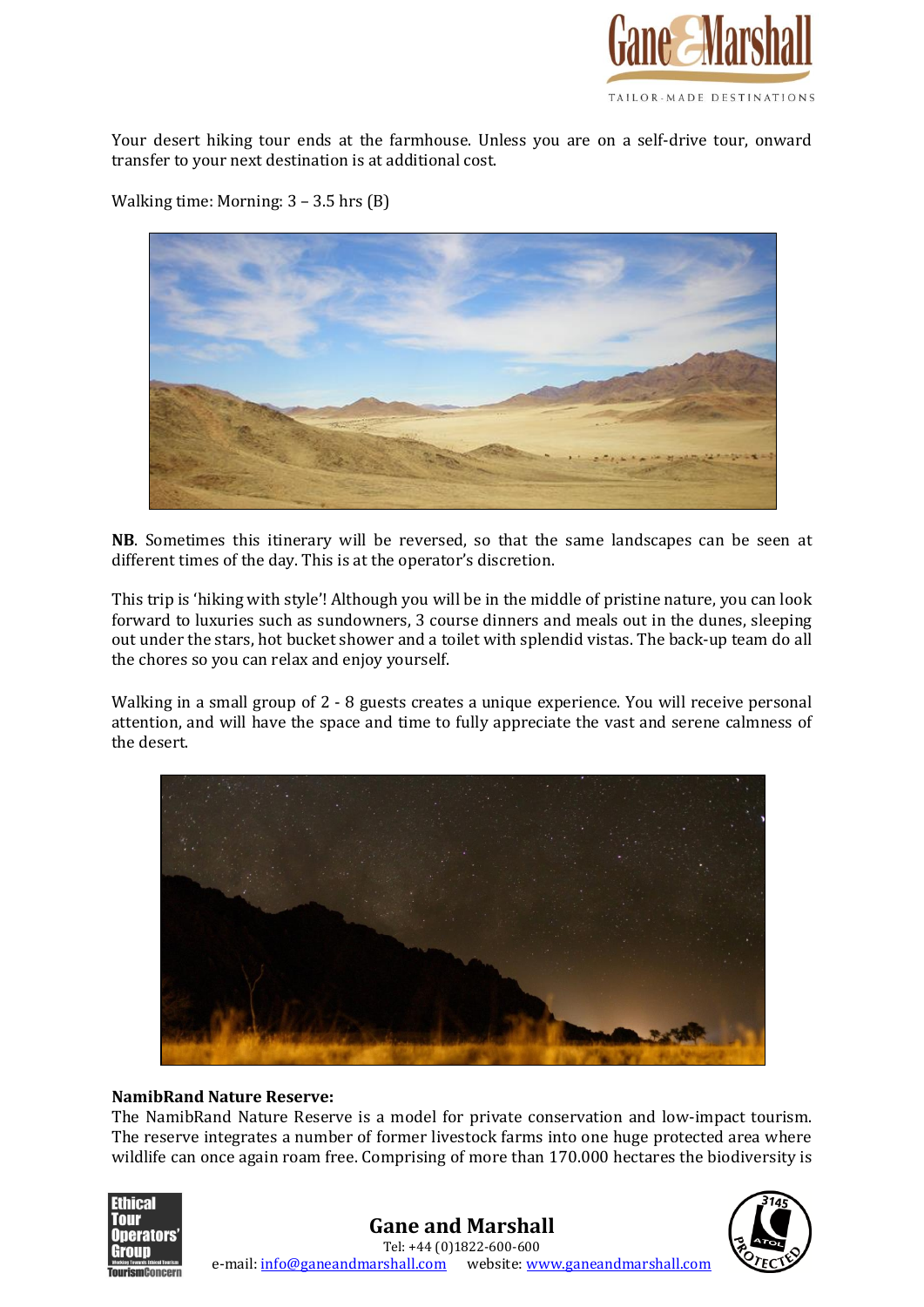

astounding and includes endangered cheetah and lappet faced vulture as well as many of the Namib's famous endemics, including the Dune Lark and Grants Golden Mole. The funds generated through a daily per-bed fee from the few high-quality, low impact tourism concessions in the park sustain conservation and enable the Reserve to be financially selfsustaining. With its diversity of pristine landscapes it is a wonderful destination for natureloving travellers.



#### **Climate**

Winter and summer in Namibia differ from what you are used to in Europe. The winter in Namibia is the cooler dry season, which is characterised by high temperature changes and hardly any rainfall. It can get very cold at night in the desert (June to August down to -5°C). During the day temperatures may rise up to 25°C. The Namibian summer (January to end of March) is the rainy season and it seldom rains during the other months. November and December are very hot with temperatures over 30°C, so it is essential to pack suitable clothes. Rest assured that you will not encounter a grey sky.

### **Star-gazing**

The clear, unpolluted skies of the NamibRand Reserve provide some of the best opportunities for star-gazing in all of Africa, and there's perhaps no better way to experience the night sky than on a desert trek in which you camp under the stars. In recognition of its beautiful skies, the NamibRand Reserve was made Africa's first [International Dark Sky Reserve](http://www.darksky.org/international-dark-sky-places/about-ids-places/reserves) in 2012, and is today one of only three reserves in the world with a gold rating from the International Dark Sky Association. To learn more, see th[e NamibRand Reserve website.](http://www.namibrand.com/Conservation.htm)